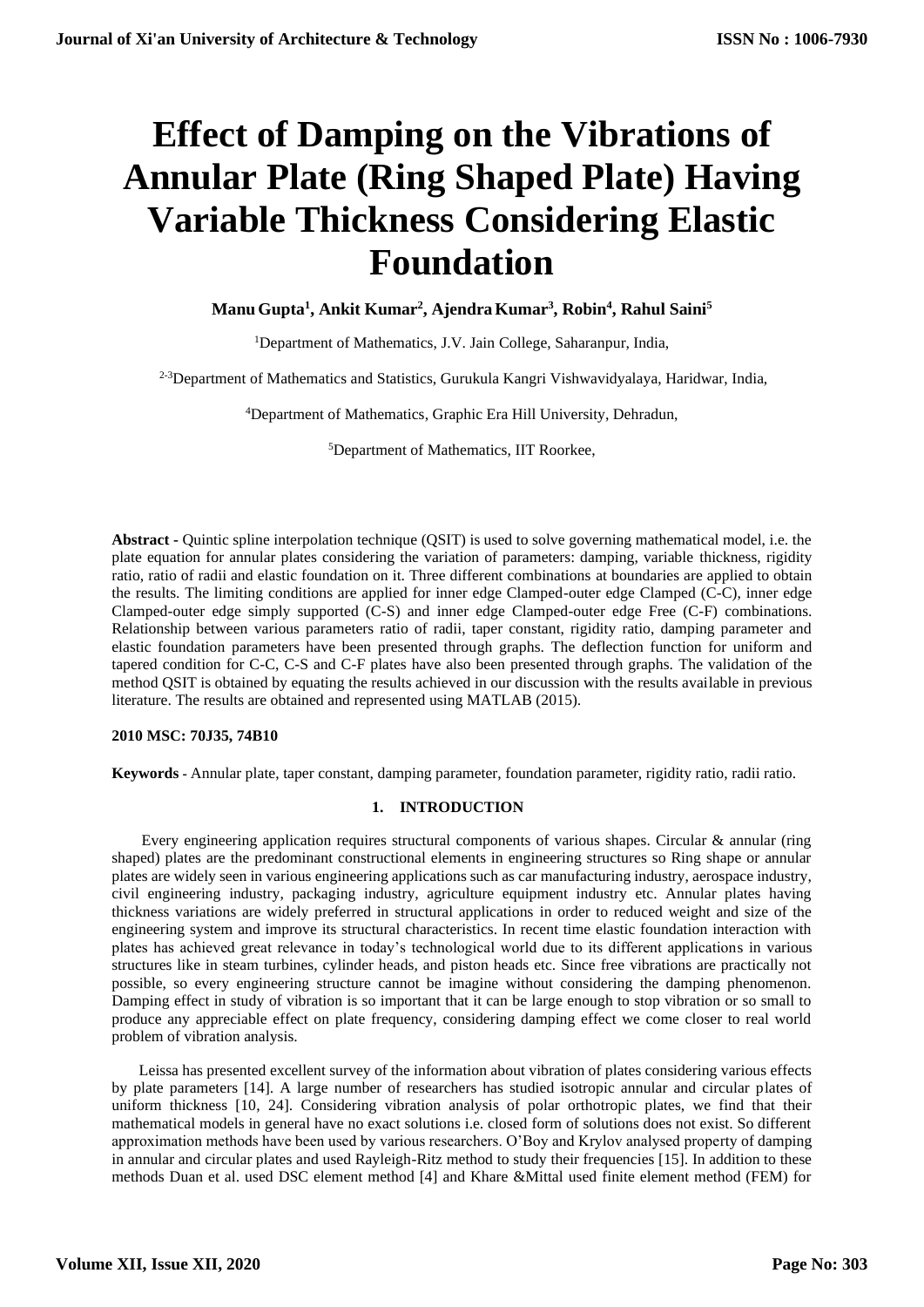exploring the nature of thin circular and annular plates with general BC's [11]. In literature related to vibration analysis studying interaction between structure and foundation is approximated by different approximation for foundation by Vlasov's, Pasternak and Winkler etc. Bhattacharya studied the Vlasov's foundation on triangular plates [2]. Sharma et al. used Pasternak foundation for circular plates, and Salawu et al. Considered Winkler foundation and Pasternak foundation in their study on circular plates [16, 17]. Since effect of change in thickness have great impact on the frequency of plates of different shapes. So various researcher had studied plates with variable thickness. Zhou et al. [23], Bhardwaj et al. [1] Studied circular and annular plate with varying thickness in two and three directions and with different variation in thickness. Crandall [3] studied the effect of damping in vibration theory. Jaiman and Singh [9] in their study on circular and annular plates used different boundary conditions to calculate frequency and modes. Singh and Jain [19] presented a particular case study on asymmetric vibrations of non-uniform polar orthotropic annular plates. In addition Wang and Wang [22] used differential quadrature method to re-analyse free vibration of annular plates. In recent times, Shi et al. [18] presented their work on free in-plane vibration of an annular sector plate with elastic boundary support and a unified solution for free in-plane vibration having journal boundary conditions for orthotropic circular plate and subcases was given by Wang et al. [21].The effect of damping for isotropic elastic circular plates considering non-homogeneity, parabollically varying thickness and elastic foundation was studied by Gupta [7] using Frobenius method.

 The present work deals with the QSIT solution for damped axisymmetric vibration of annular (ring shaped) plates having polar orthotrophy with linear thickness variation and considering Winkler's type elastic foundation. Mathematical model for the plate equation have been presented in polar form and the governing differential equation solution is determined by numerical approximation method QSIT. Generally, classical plate theory (CPT) provide us nearly accurate results for lower modes, so first 3 modes of vibration have been calculated and studied for three boundary conditions (BC's ) namely C-C, C-S and C-F, for the annular plate. Here "C" stands for clamped, "S" stands for simply supported and "F" stands for free. Thus these three conditions can be explained as C-C conditions implies inner edge is clamped-outer edge is clamped, C-S conditions implies inner edge is clamped-outer edge is simply supported and C-F conditions implies inner edge is clamped-outer edge is free.

#### **2. STATEMENT OF THE MATHEMATICAL MODEL FOR THE PROBLEM**

For the present model, we have considered a thin annular palate which has linearly varying thickness  $h(r)$ and here  $r$  is radial co-ordinate. The annular plate has inner radii "c" and outer radii "a" respectively and this plate rest on Winkler's foundation with modulus  $k_f$  as presented in the mathematical model. Only a few studies

have been carryout considering damping variation in annular plates so in our problem we shall be dealing with effect of damping and we have presented the effect of damping with suitable changes in the mathematical model [8].

 The governing partial differential equation (PDE) [8] for motion of annular (ring shaped) plates as given in previous literature after addition of damping factor and considering various parameters becomes:<br>  $\int_0^{\delta^4 u} \sqrt{2\pi} \int_0^{\delta^3 u} \sqrt{2\pi} \int_0^{\delta^3 u} \sqrt{2\pi} \int_0^{\delta^3 u} \sqrt{2\pi} \int_0^{\delta^3 u} \sqrt{2\pi} \sqrt{2\pi} \int_0^{\delta^3 u}$ 

The governing partial differential equation (PDE) [8] for motion of annular (ring shaped) plates as given in  
previous literature after addition of damping factor and considering various parameters becomes:  

$$
D_r \frac{\partial^4 u}{\partial r^4} + \left[ 2(D_r + rD_{r,r}) / r \right] \frac{\partial^3 u}{\partial r^3} + \left[ \left\{ -D_\theta / r^2 + \frac{(2 + v_\theta)D_{r,r}}{r} + D_{r,rr} \right\} \right] \frac{\partial^2 u}{\partial r^2}
$$
(1)  
+ 
$$
\left[ \left\{ D_0 - rD_{\theta,r} + r^2 v_\theta D_{r,rr} \right\} / r^3 \right] \frac{\partial u}{\partial r} + \rho h \frac{\partial^2 u}{\partial t^2} + k_d \frac{\partial u}{\partial r} + k_f u = 0.
$$

Here *u* denotes deflection function and additional symbols used represents their normal meaning. For harmonic solution the transverse deflection function is of the form  $u = U(r)e^{-\mu t}\cos \omega t$ , here  $\omega$  is circular frequency of the plate. Substituting the above function and introducing dimensional less variables  $r/a = x$ ,  $H = h/a$  and assuming linear change in thickness given by  $H = H_0(1 - \alpha x)$ , the dimensionless form of the PDE given in (1) after mathematical calculation is obtain as,

$$
V_0 \frac{\partial^4 U}{\partial x^4} + V_1 \frac{\partial^3 U}{\partial x^3} + V_2 \frac{\partial^2 U}{\partial x^2} + V_3 \frac{\partial U}{\partial x} + V_4 U = 0,
$$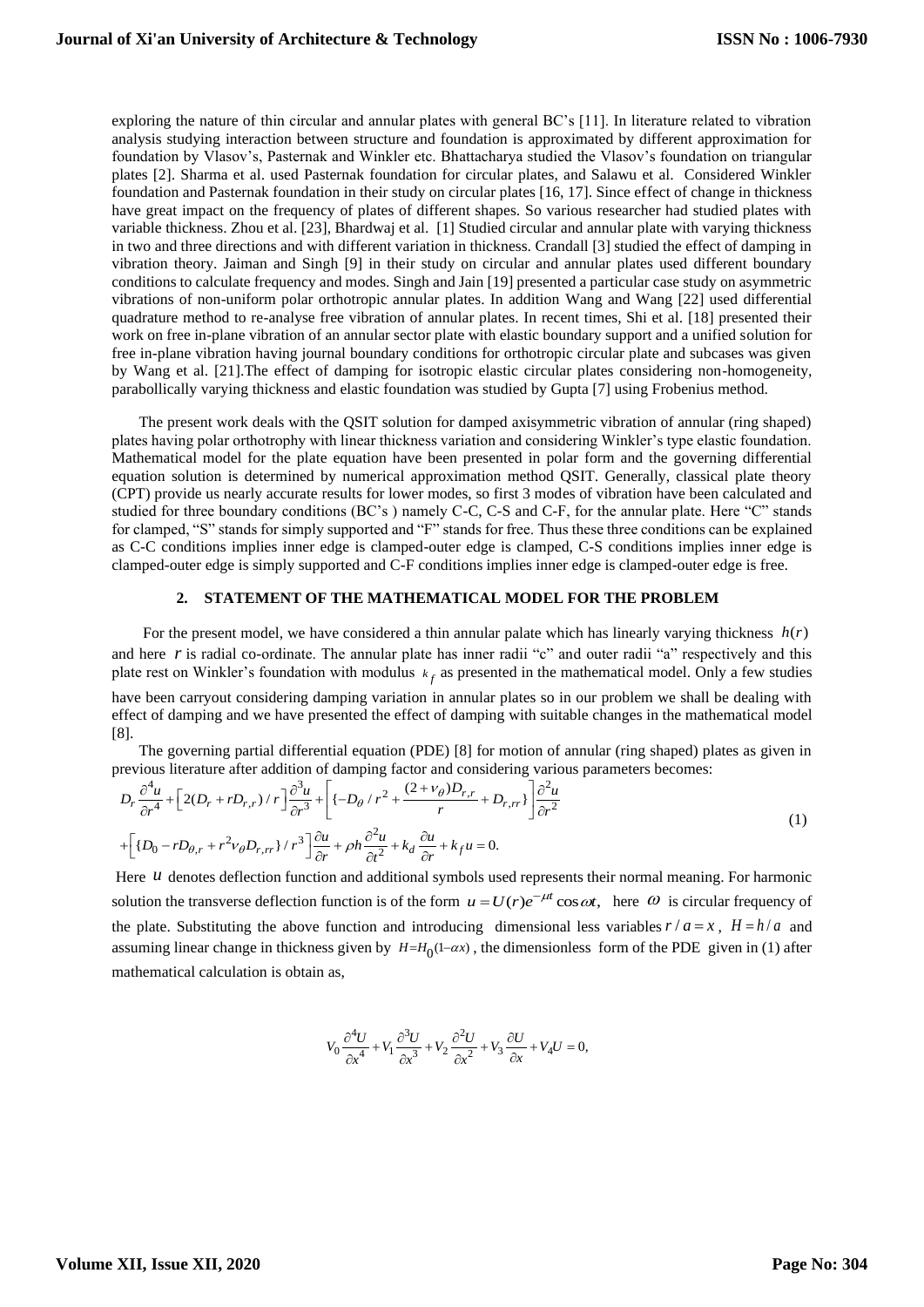$$
where
$$

where  
\n
$$
V_0 = (1 - \alpha x)^3
$$
\n
$$
V_1 = \frac{2}{x}(1 - \alpha x)^3 - 6\alpha(1 - \alpha x)^2
$$
\n
$$
V_2 = -\frac{p}{x^2}(1 - \alpha x)^3 + \frac{(2 + v_\theta)(-3\alpha)(1 - \alpha x)^2}{x} + 6\alpha^2(1 - \alpha x)
$$
\n
$$
V_3 = \frac{p}{x^3}(1 - \alpha x)^3 + \frac{3p\alpha}{x^2}(1 - \alpha x)^2 + \frac{v_\theta}{x}6\alpha^2(1 - \alpha x)
$$
\n
$$
V_4 = -\Omega^2(1 - \alpha x) - \frac{D_k^2 m st}{(1 - \alpha x)} + K
$$
\nhere: 
$$
\Omega^2 = \frac{12(1 - v_r v_\theta)\alpha^2 \omega^2 \rho}{E_r H_o^2}, \qquad D_k = \frac{3(1 - v_r v_\theta)k_d^2}{E_r \rho},
$$
\n
$$
K = \frac{12(1 - v_r v_\theta)\alpha k_f}{E_r H_o^2}, \qquad Mst = \frac{1}{H_o^2} \qquad and \qquad p = \frac{E_\theta}{E_r}
$$

## **3. APPROXIMATE SOLUTION TO THE DERIVED MATHEMATICAL MODEL**

 Equation (2) represents the mathematical model for our problem and we observed that no exact solution with assumed boundary conditions is possible due to occurrence of variable coefficient in the mathematical model. So we apply numerical approximation method viz. QSIT to solve the differential equation (2) with boundary conditions at  $x = c/a$ ,  $x = 1$ . A transformation is considered as  $X = (x - c/a)/(1 - c/a)$  and suitable changes are made to apply QSIT .The method was used by Gupta, Lal and Verma [19] to find results for their problem and accurate results were obtained.

Let  $U(X)$  is continuous differentiable function on interval  $(0,1)$ , and also let this range be divided into m sub intervals by taking  $\Delta X = 1/m$  and  $X_r = r\Delta X$ , where  $r = 0, 1, 2, 3, \dots, m$ .

sub intervals by taking 
$$
\Delta X = 1/m
$$
 and  $X_r = r\Delta X$ , where  $r = 0,1,2,3,...,m$ .  
\nAgain let  $U(X)$  be a quintic spline which is approximating function for deflection function, and is given by:  
\n
$$
U(X) = a_0 + \sum_{i=1}^{4} a_i (X - X_0)^i + \sum_{t=0}^{m-1} b_t (X - X_t)_+^s,
$$
\n(3)  
\n
$$
(X - X_t)_+ = \begin{cases} 0, & \text{if } X \le X_t \\ (X - X_t), & \text{if } X > X_t \end{cases},
$$

and  $a_i$ 's,  $b_i$ 's are coefficients; considered constants.

and 
$$
a_i
$$
's,  $b_i$ 's are coefficients; considered constants.  
\nThus for  $\int^{ih} \text{knot, eq. (2) reduce to}$   
\n
$$
V_4 a_0 + \Big[ V_4 (X_j - X_0) + V_3 \Big] a_1 + \Big[ V_4 (X_j - X_0)^2 + 2V_3 (X_j - X_0) + 2V_2 \Big] a_2
$$
\n
$$
+ \Big[ V_4 (X_j - X_0)^3 + 3V_3 (X_j - X_0)^2 + 6V_2 (X_j - X_0) + 6V_1 \Big] a_3
$$
\n
$$
+ \Big[ V_4 (X_j - X_0)^4 + 4V_3 (X_j - X_0)^3 + 12V_2 (X_j - X_0)^2 + 24V_1 (X_j - X_0) + 24V_0 \Big] a_4
$$
\n
$$
+ \sum_{i=0}^{m-1} b_i \Bigg[ V_4 (X_j - X_i)_+^3 + 5V_3 (X_j - X_i)_+^4 + 20V_2 (X_j - X_i)_+^3 \Bigg] = 0.
$$
\n(4)

For  $j = 0(1) m$ ,  $(m+5)$  equations in  $(m+5)$  unknowns are obtained from above system, where  $a_i$ ,  $i = 0(1)4$ and the above system of linear equations can be represented in homogeneous matrix equation form as  $[P](Q) = 0$ , where  $[P]$  matrix is of type  $(m+1)\times(m+5)$  while  $[Q]$  is a matrix having order  $(m+5)\times 1$ , and O is zero matrix having order  $(m+5) \times 1$ .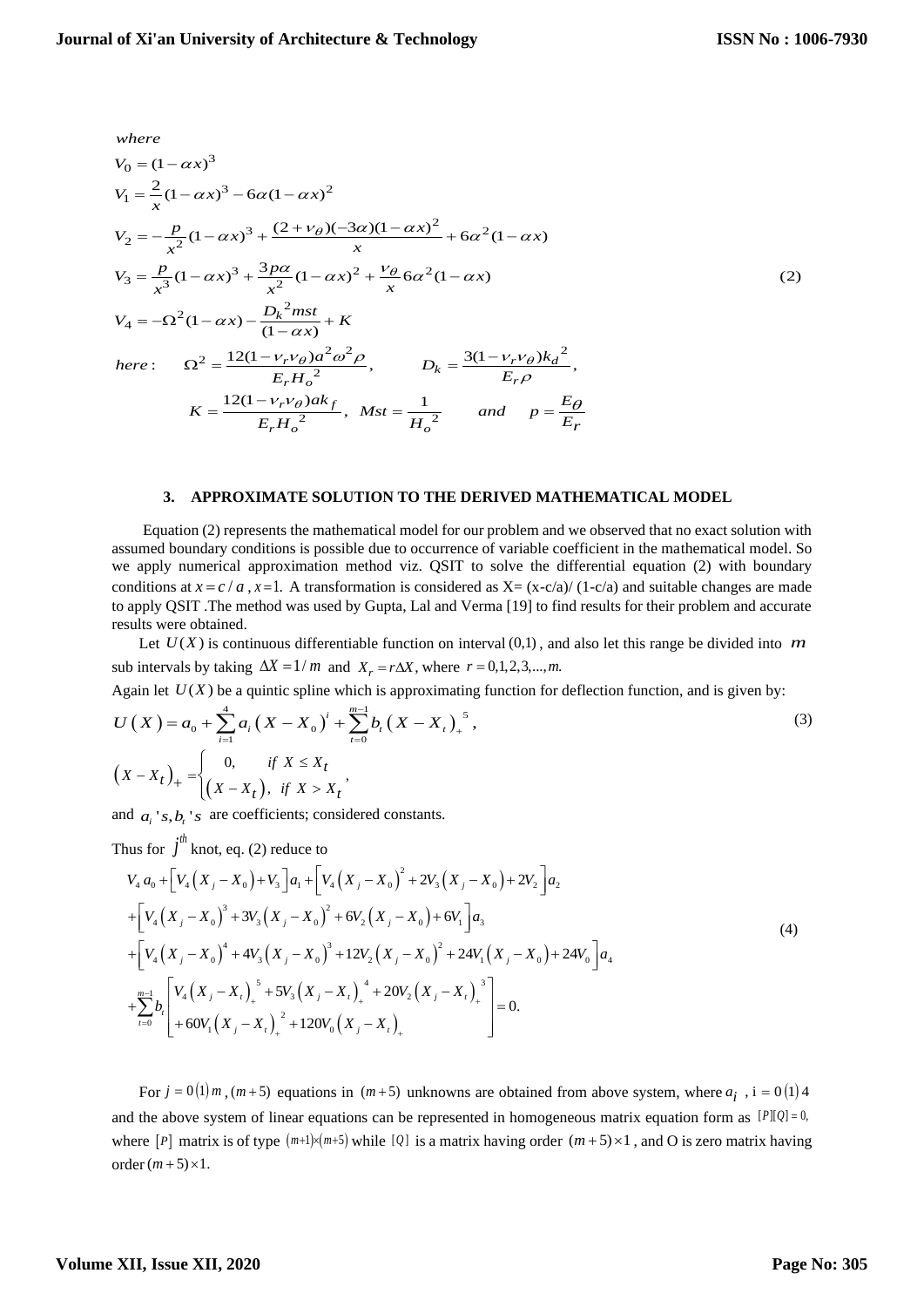## **4. FREQUENCY EQUATION USING BC'S (BOUNDARY CONDITIONS)**

The following BC's are applied in our problem to find frequency equation:

 $(i)$  Clamped edge condition:

$$
U = \frac{dU}{dX} = 0.
$$

(ii) Simply supported edge condition:

$$
U = \frac{d^2U}{dX^2} + (v \, \theta / X) \bigg(\frac{dU}{dX}\bigg) = 0.
$$

(iii) Free edge condition:

$$
\frac{d^2U}{dX^2} + \left(\frac{v_\theta}{X}\right)\left(\frac{dU}{dX}\right) = \frac{d^3U}{dX^3} + \left(\frac{1}{X}\right)\left(\frac{d^2U}{dX^2}\right) - \left(\frac{p}{X^2}\right)\left(\frac{dU}{dX}\right) = 0.
$$

 The following cases for BC'S are considered: (i) inner edge fixed –outer edge fixed(C-C) (ii)inner edge fixed –outer edge simply supported(C-S) (iii) inner edge fixed – outer edge loose/free(C-F). A collection of four equations which are homogenous in nature are obtained for each BC's. These when combined with above equation (4) provided us m+5 homogenous equations in m+5 undetermined variables. For first combination i.e. C-C combination equation for  $\Omega$  (frequency parameter) using C-C BC's can be expressed as

$$
\left[\frac{P}{A^{CC}}\right][Q]=0 \quad \text{(Zero Matrix)},\tag{5}
$$

where  $A^{CC}$  = matrix of type  $4 \times (m+5)$  derived by applying C-C boundary conditions.

For getting non-zero solutions of (6) the determinant must be zero i. e. it must vanish. So we must have:

$$
\left|\frac{P}{A^{CC}}\right| = 0,\tag{6}
$$

similarly for C-S plate combination and C-F plate combination, the determinant are expressed as,

$$
\left| \frac{P}{A^{CS}} \right| = 0 \quad \text{and} \quad \left| \frac{P}{A^{CF}} \right| = 0 \tag{7.8}
$$

Where  $A^{CS}$  and  $A^{CF}$  are the matrix of type  $4 \times (m+5)$  derived by applying C-S BC's and C-F BC's respectively.

### **5. RESULTS AND DISCUSSION**

 Frequency equations (6), (7) and (8) provide us the transcendental equations to obtain infinite numerical values for Ω (frequency parameter) for three different boundary combinations/conditions i.e. C-C combinations, C-S combination & C-F combinations. In this mathematical model, we have calculated first two modes of vibrations of annular plates (ring shaped) for above said boundary conditions. MATLAB program is used to develop programming code and drawing various graphs for the present problem. MS-Excel is also used to draw the various graphs representing the variation in  $\Omega$  with respect to different combinations of parameter used.

To obtained appropriate interval we have considered  $\Delta X = \frac{1}{m}$  where  $m = 10(10)110$  but for  $m \ge 90$ , the results shows no improvement. The results for convergence for number of increasing nodes for C-C, C-S, C-F combinations tacking-  $\alpha$  = 0.3,  $K$  = 2,  $d_k$  = 0.01,  $c/a$  = 0.3,  $p$  = 5,  $v$  = 0.3 are presented in Table 1. T results shows no improvement. The results for convergence for number of increasing nodes for C-C, C-S, C-F combinations tacking-  $\alpha$  = 0.3,  $K$  = 2,  $d_k$  = 0.01,  $c/a$  = 0.3,  $p$  = 5,  $v$  = 0.3 are presented in Table 1. T different parameters used for the present problem are considered as Taper constant  $\alpha$ ) [ $\alpha$  = 0.0(0.1)0.3],

Foundation parameter  $(K)$   $[K = 0(1)3]$ , Damping Parameter ( $d_k$ ) and  $\begin{bmatrix} 1 & 1 \\ 1 & 1 \end{bmatrix}$  $d_k = 0.0(0.005)0.015$ ],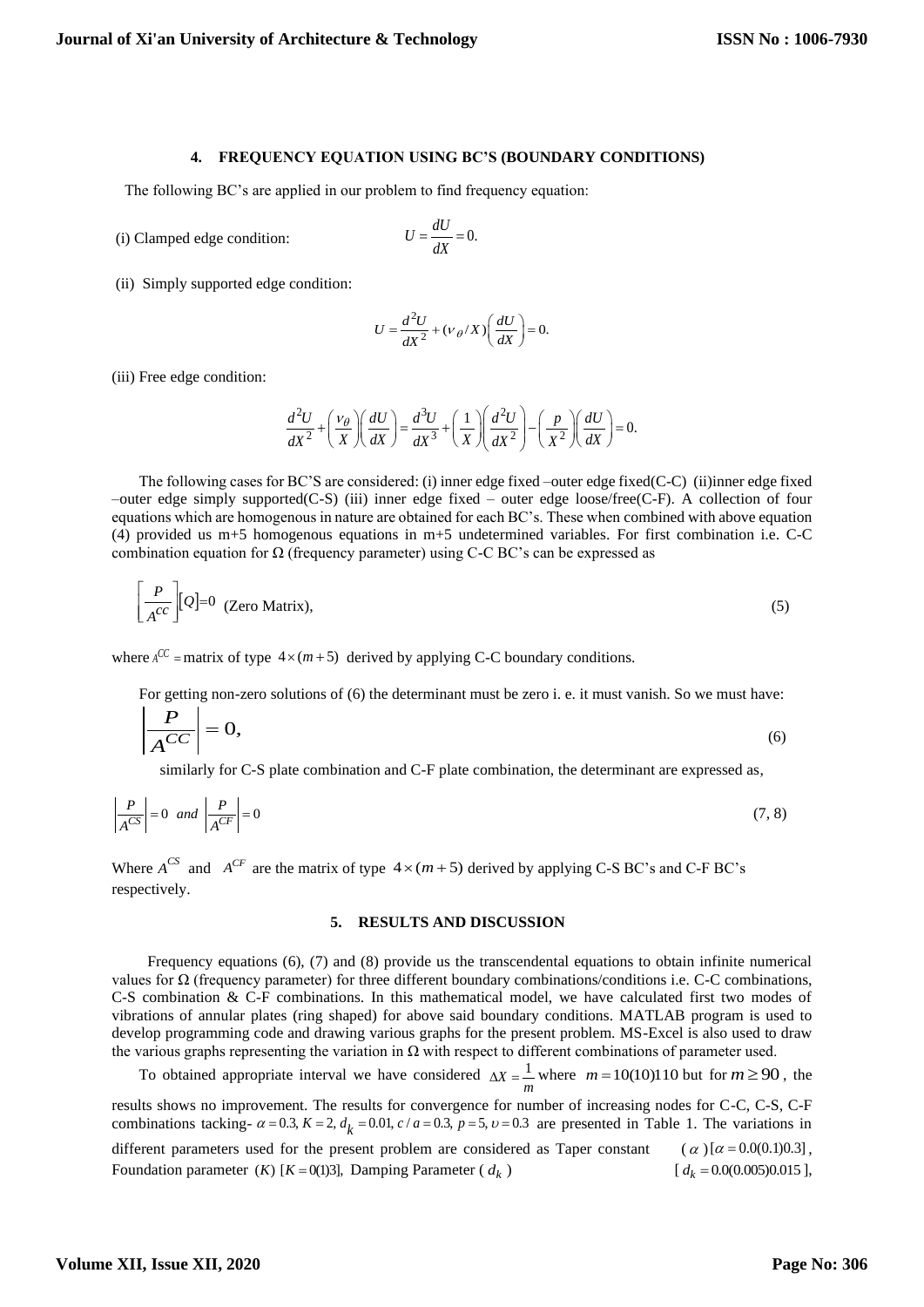Rigidity ratio (p)  $[p=1, 2, 5, 10]$ , Ratio of radii  $(c/a)$   $[c/a = 0.1, 0.3, 0.5, 0.7]$ . Also, values fixed for calculation the above variations in plate parameters are considered as  $v = 0.3$ ,  $h = 0.1$  and  $m = 90$ .

|            | $Combination(C-C)$ |             | $Combination(C-S)$ |             | Combination (C-F) |             |
|------------|--------------------|-------------|--------------------|-------------|-------------------|-------------|
|            | $% Error-1$        | $% Error-2$ | $% Error-1$        | $% Error-2$ | $% Error-1$       | $%$ Error-2 |
| Value of n | mode               | mode        | mode               | mode        | mode              | mode        |
| 10         | 0.155              | 1.165       | 0.141              | 1.089       | 0.111             | 0.217       |
| 20         | 0.029              | 0.291       | 0.026              | 0.269       | 0.024             | 0.045       |
| 30         | 0.012              | 0.121       | 0.009              | 0.112       | 0.006             | 0.016       |
| 40         | 0.007              | 0.061       | 0.003              | 0.057       | 0.00              | 0.009       |
| 50         | 0.004              | 0.033       | 0.003              | 0.031       | 0.00              | 0.004       |
| 60         | 0.002              | 0.019       | 0.00               | 0.017       | 0.00              | 0.002       |
| 70         | 0.002              | 0.009       | 0.00               | 0.009       | 0.00              | 0.00        |
| 80         | 0.00               | 0.003       | 0.00               | 0.003       | 0.00              | 0.00        |
| 90         | 0.00               | 0.00        | 0.00               | 0.00        | 0.00              | 0.00        |
| 100        | 0.00               | 0.00        | 0.00               | 0.00        | 0.00              | 0.00        |
| 110        | 0.00               | 0.00        | 0.00               | 0.00        | 0.00              | 0.00        |

**Table 1**. Convergence of Ω for number of increasing nodes for C-C combination, C-S combination & C-F combination fornumber of increasing nodes for C-C combination, C-S combination<br>  $\nu$ =0.3,  $\alpha$  =0.3,  $K$  =2,  $d_k$  =0.01,  $c/a$  =0.3,  $p$  =5.

The calculated results of  $\Omega$  for the variation on the value on taper parameter ( $\alpha$ ) for a non-damped annular plate i.e. when damping parameter ( *dk* ) is considered 0.0 and for a damped annular plate when damping parameter ( $d_k$ ) is considered 0.01 for three limiting conditions i.e. for boundary combinations: C-C plate position, C-S plate position & C-F plate position respectively are presented in fig.  $1(a) \& 1(b)$  respectively assuming the fixed value of rigidity ratio ( $p = 5$ ), Radii ratio ( $c/a = 0.3$ ) and foundation parameter ( $K = 2$ ) for vibrational analysis of two modes .Fig. 1(a) presents variation in  $\Omega$  with respect to taper constant ( $\alpha$ ) for first mode of frequency parameter. From fig. 1(a) we observed that as there is increase in parameter taper constant the value of Ω decreases and this decreases is more prominent for second mode in comparison with I mode for non- damped annular plate in all the three assumed boundary combinations i.e. C-C, C-S & C-F. We observe from fig. 1(b) that introduction of damping parameter on annular plate increases the value of frequency parameter but the nature of the graph presented remains the same in this case as for the non-damped annular plate for C-C plate combination and C-S plate combination but for the I mode in C-F plate combination we find that there is linear increase in value of  $\Omega$  but for second mode there is decrease in the value of  $\Omega$ . The changes in both the modes are regular & linear for both non-damped and damped annular plate.

The numerical values of  $\Omega$  (frequency parameter) for variation in K for non-damped annular plate and damped annular plate, i.e. considering damping 0.0 & 0.01 respectively for the assumed three boundary positions i.e. C-C plate position, C-S position & C-F plate position are presented by figures 2(a) and 2(b) respectively for non-damped ( $d_k = 0.0$ ) and damped ( $d_k = 0.01$ ) assuming fixed value of rigidity ratio ( $p = 5$ ), Radii ratio  $(c/a = 0.3)$  and taper parameter ( $\Omega = 0.3$ ) for the 1<sup>st</sup> two modes for From fig. 2(a) it was observed that for nondamped annular plate when value of K (foundation parameter) increases the value of frequency parameter $(\Omega)$  also increase and increase is significant for first mode in comparison to the II mode for all the assumed boundary condition. Also the observed variation in value of  $\Omega$  is linear in nature in this case. Now from fig. 2(b) we observed that on applying damping parameter the numerical value of frequency parameter  $(\Omega)$  increase but the nature of the graph remains the same for this damped annular plate as was for non-damped annular plate i.e. the  $\Omega$  increases as the value of K increases  $(K=0, 1, 2, 3)$  and nature of variation is again linear.

The calculated results for variation in frequency parameter $(\Omega)$  considering the change in damping parameter for assumed three limiting conditions i.e. C-C position, C-S position & C-F position respectively considering rigidity ratio (p=5), foundation parameter (K=2) & taper parameter ( $\alpha$ =0.3) respectively are presented in the form of graph given by figure 3. From fig. (3) it's observed that there is steady increase in both the modes for the three limiting conditions and our observation is that the numerical value of I mode increases more rapidly in comparison to the II mode for all the assumed limiting conditions i.e. BC's.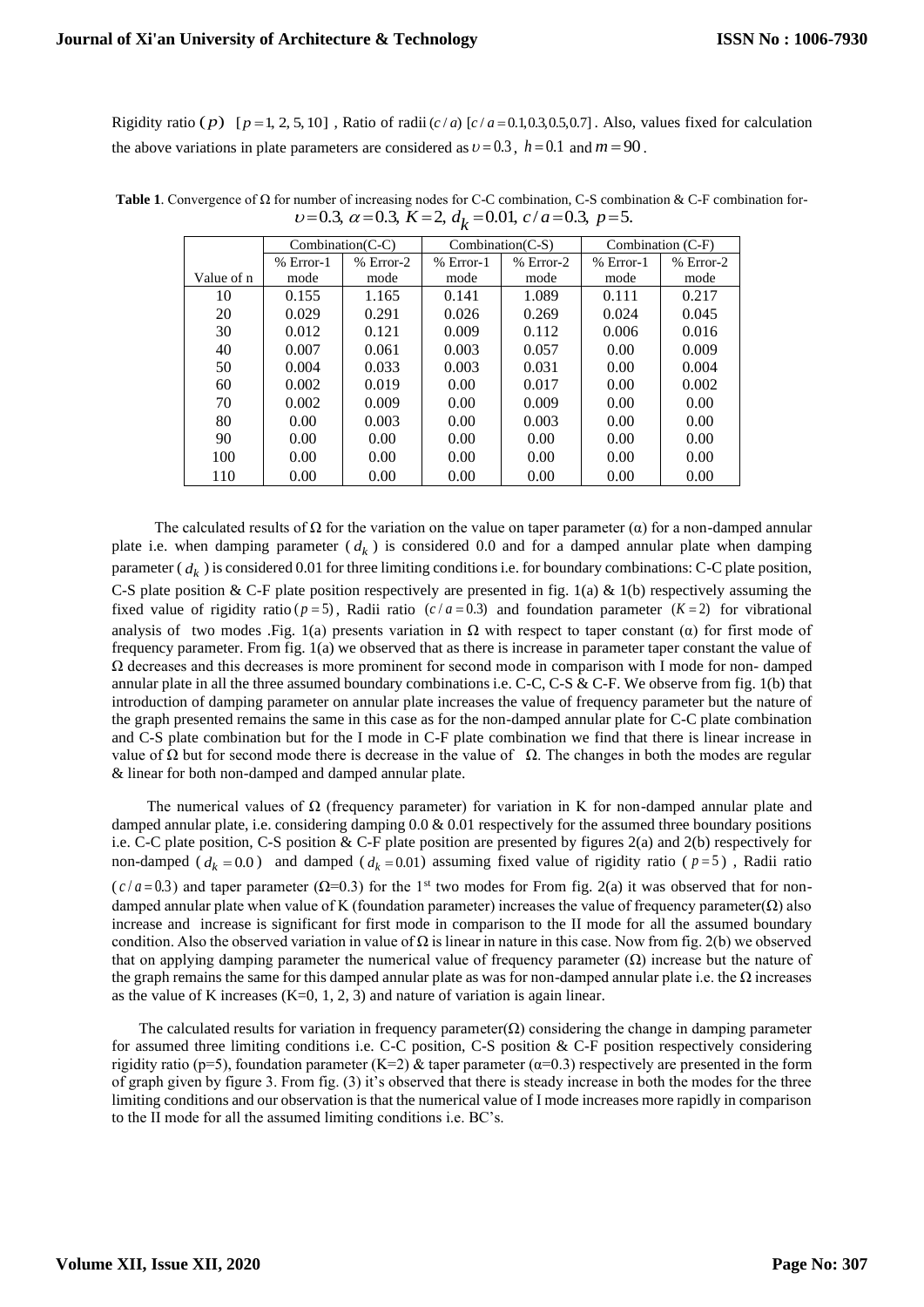Numerical value of  $Ω$  when the numerical value of parameter rigidity ratio (p) changes i.e. when p takes value reflected the problem of the numerical value of parameter rigidity ratio (p) changes i.e. when p takes value as  $p=1, 2, 5, 10$  for the assumed three BC's considering  $b/a = 0.3$ ,  $K = 2$ ,  $\& \alpha = 0.3$  are presented by fig. ( Fig. (4) Provides inference that the value of frequency parameter increases parabollically and change in second mode is more prominent than for the first mode. The graph also represent there is steep growth in the value of frequency parameter if we take greater value of rigidity ratio. Next we have considered the variation in ratio for inner radius to outer radius for obtaining values of  $\Omega$  for all the assumed three limiting conditions for the first 2 modes of vibration and it is depicted by a graph given in fig. (5). By Fig. (5) Our observation is that there is parabollically increment in the value of frequency parameter for both the calculated modes as the value of radii ratio increases and the parabolic increment is more dominant for the II mode as compared with the I mode. In this ratio increases and the parabolic increment is more dominant for the II mode as compared with the I mode. In this<br>case we have assumed,  $d_k = 0.01$ ,  $p = 5$ ,  $K = 2 < \alpha = 0.3$ . Deflection function for uniform and tapered condition for C-C, C-S and C-F plates have also been presented through graphs [fig. 6]. Comparative study results for our present paper shows that results are well compared with those obtained by [8] and different researcher through their findings which are given in references [5,6,12,13,20] and different comparison are presented in the form of tables given by tables 2, 3 and 4 respectively.

|                            | <b>Rigidity Ratio</b> |                              |                               |                   |  |
|----------------------------|-----------------------|------------------------------|-------------------------------|-------------------|--|
| <b>Boundary conditions</b> | $p = 0.5$             | $p = 0.8$                    | $p = 1.0$                     | $p = 10.0$        |  |
| $C-C$                      | $109.147^{\circ}$     | 109.338^                     | $109.466^{\textstyle \wedge}$ | $115.015^{\circ}$ |  |
|                            | $109.18\,\pm$         | $109.37\,\pm\,$              | $109.497\,\pm\,$              | $115.023 \perp$   |  |
|                            | $109.15*$             | 109.341*                     | 109.468*                      | 115.017*          |  |
| $C-S$                      | 71.622                | 71.858                       | 72.016                        | 78.75             |  |
|                            | $71.638\,\pm$         | $71.873\,\pm$                | $72.03\pm$                    | 78.749⊥           |  |
|                            | $71.624*$             | 71.86*                       | 72.017*                       | 78.751*           |  |
| $C-F$                      | $14.287^{\circ}$      | $14.645^{\textstyle \wedge}$ | $14.87^{\circ}$               | $22.731^{\circ}$  |  |
|                            | $14.282\pm$           | $14.64\,\pm$                 | $14.873 \pm$                  | $22.719\,\pm$     |  |
|                            | 14.287*               | 14.646*                      | 14.879*                       | $22.732*$         |  |

**Table 2.** Comparison of frequency parameter  $\Omega$ , for orthotropic annular plate of variable thickness in the fundamental mode,  $K = 0.0$ ,  $\alpha = 0.3$ ,  $c/a = 0.5$ ,  $v_\theta = 0.3$ .

^ Values from references [22], ⊥ values from references [8], \*present calculation

**Table 3.** Comparison of frequency parameter Ω, for C-F Isotropic annular plates of variable thickness in the fundamental mode,  $K = 0.0$ ,  $v_\theta = 0.3$ .

|                        | Radii Ratio (c/a)  |              |                     |                        |  |
|------------------------|--------------------|--------------|---------------------|------------------------|--|
| <b>Taper Parameter</b> | $c/a = 0.1$        | $c/a = 0.3$  | $c/a = 0.5$         | $c/a = 0.7$            |  |
| 0.5                    | 3.992Q             | 5.789Q       | 10.102Q             | 24.683Q                |  |
|                        | $3.975\perp$       | $5.78\perp$  | $10.093\,\pm$       | $24.705\pm$            |  |
|                        | $3.991*$           | $5.791*$     | $10.103*$           | $24.704*$              |  |
| 0.3                    | 4.051Q             | 6.097Q       | 11.229 <sup>Q</sup> | 29.559Q                |  |
|                        | $4.037\pm$         | $6.091\pm$   | $11.224 \perp$      | $29.551 \perp$         |  |
|                        | $4.052*$           | $6.097*$     | $11.229*$           | $29.56*$               |  |
| 0.1                    | 4.167 <sup>Q</sup> | 6.464Q       | 12.415Q             | 34.48 <sup>Q</sup>     |  |
|                        | $4.151 \perp$      | $6.458\,\pm$ | $12.414\pm$         | $34.476\,\mathrm{\AA}$ |  |
|                        | 4.166*             | $6.464*$     | 12.417*             | 34.48*                 |  |

Q Values from references [5],  $\perp$  values from references [8], \*present calculation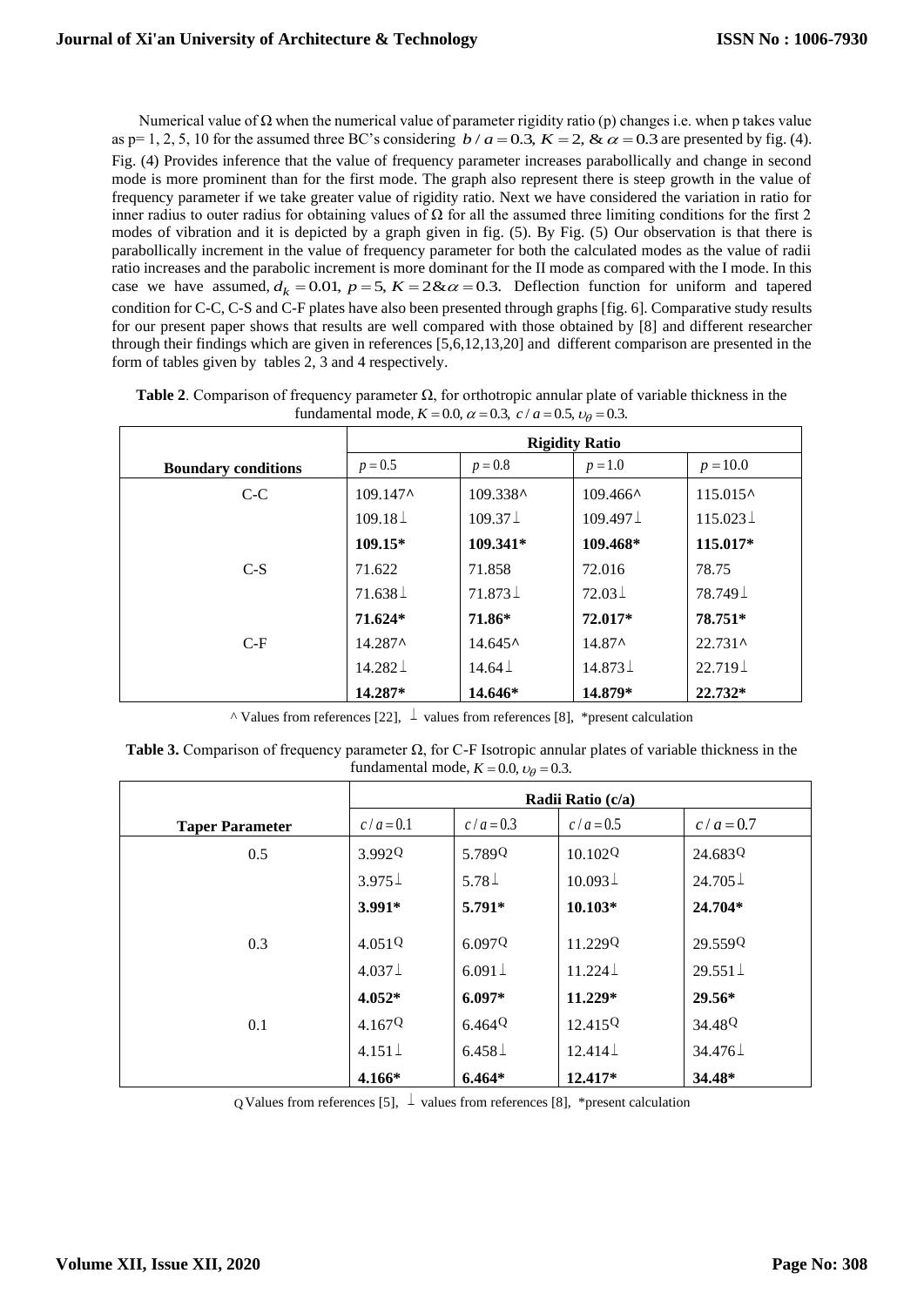| Taper Constant $(a)$          |                             |                 |                 |          |                           |                     |                 |
|-------------------------------|-----------------------------|-----------------|-----------------|----------|---------------------------|---------------------|-----------------|
| <b>Boundary</b><br>conditions | $-0.5$                      | $-0.3$          | $-0.1$          | $\theta$ | 0.1                       | 0.3                 | 0.5             |
| $C-C$                         | $60.139\dagger$             | 54.269 †        | 48.331          | 45.348#  | $42.297 \text{ }^{\circ}$ | $36.122 \, \dagger$ | $29.714\dagger$ |
|                               | $60.202\pm$                 | 54.306 $\perp$  | $48.347\pm$     | 45.346!  | $42.3\,\pm$               | $36.12\pm$          | $29.72\perp$    |
|                               | $60.263*$                   | 54.343*         | 48.365*         | 45.346*  | 42.303*                   | $36.117*$           | 29.727*         |
| $C-S$                         | $38.075 \text{ }^{\dagger}$ | $34.868\dagger$ | $31.613\dagger$ | 29.979#  | 28.288                    | $24.859\dagger$     | $21.259\dagger$ |
|                               | $38.123 \pm$                | 34.898 $\perp$  | $31.627\pm$     | 29.978!  | $28.291 \perp$            | $24.858 \perp$      | $21.264\,\pm$   |
|                               | 38.17*                      | 34.928*         | $31.642*$       | 29.978*  | 28.295*                   | 24.857*             | $21.269*$       |
| $C-F$                         | $7.695\dagger$              | $7.266\dagger$  | $6.85\dagger$   | 6.662#   | $6.453\dagger$            | $6.086\dagger$      | $5.771\dagger$  |
|                               | $7.708\pm$                  | $7.276\,\pm$    | $6.856\pm$      | 6.6604!  | $6.458\pm$                | $6.091 \pm$         | 5.78 $\perp$    |
|                               | $7.722*$                    | $7.286*$        | $6.864*$        | $6.66*$  | $6.464*$                  | $6.097*$            | $5.791*$        |

**Table 4.** Comparison of frequency parameter Ω, for Isotropic annular plates of variable thickness in the fundamental mode,  $K = 0.0$ ,  $v_{\theta} = v_r = 0.3$ ,  $c/a = 0.3$ .

# Values from reference [6], † values from references [20], ! Values from references [23],



 $\perp$  values from references [8], \* Present calculations

Fig (1a). Graph showing variation in Frequency Parameter w.r.t. Taper Constant when, v=0.3, h=0.1,  $d_k = 0.0$ , c/a=0.3, n=90, K=2, p=5



Fig (1b). Graph showing variation in Frequency Parameter w.r.t. Taper Constant when, v=0.3, h=0.1,  $d_k = 0.01$ , c/a=0.3, n=90, K=2, p=5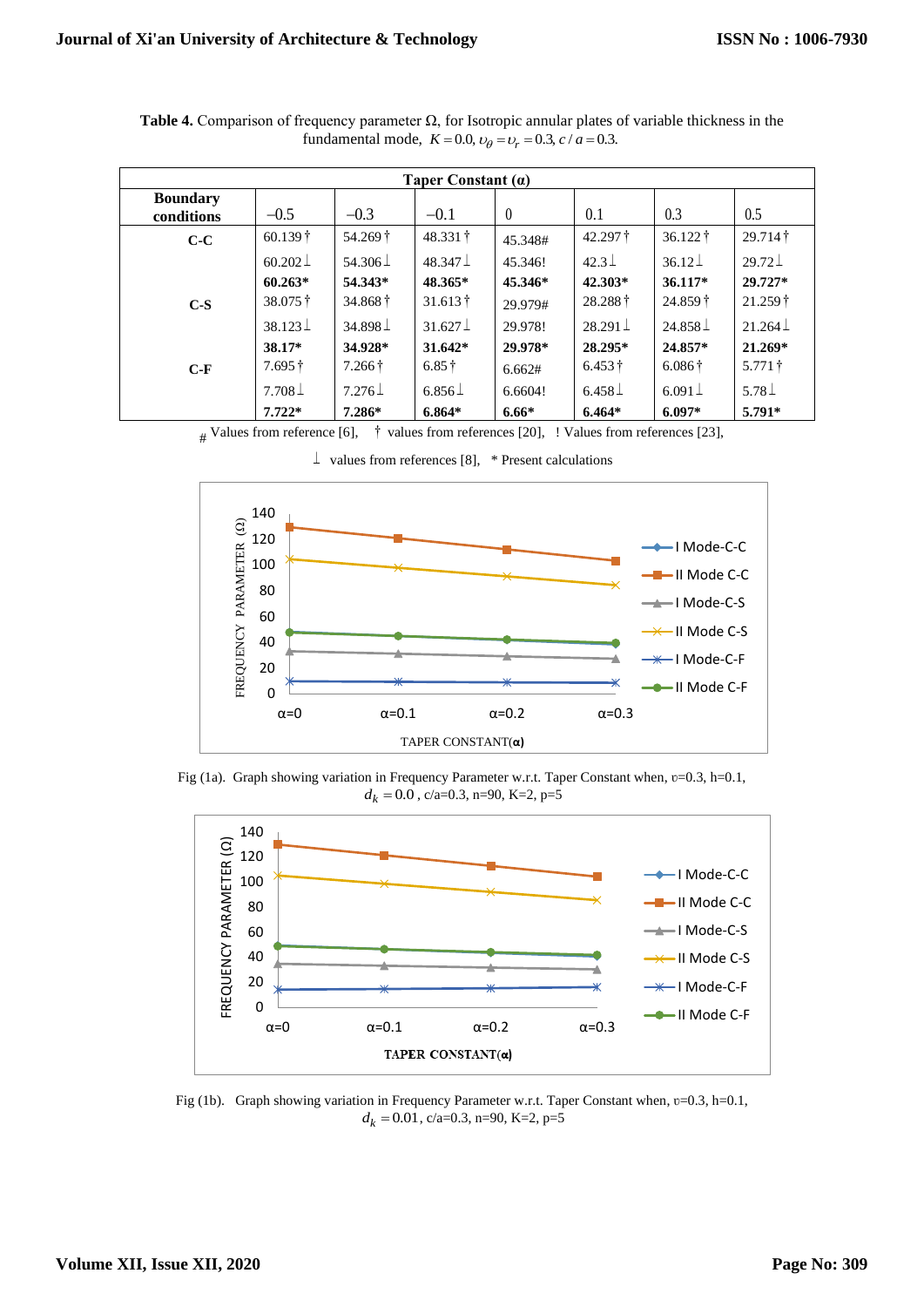

Fig (2a). Graph showing variation in Frequency Parameter w.r.t. Foundation Parameter when,<br> $h = 0.1$ ,  $v = 0.3$ ,  $d_k = 0.0$ ,  $c/a = 0.3$ ,  $n = 90$ ,  $p = 5$ ,  $\alpha = 0.3$ .



Fig (2b). Graph showing variation in Frequency Parameter w.r.t. Foundation parameter when,  $d_k = 0.01$ ,  $h = 0.1$ ,  $v = 0.3$ ,  $c / a = 0.3$ ,  $n = 90$ ,  $p = 5$ ,  $\alpha = 0.3$ .



Fig (3). Graph showing variation in Frequency Parameter w.r.t Damping Parameter when,<br> $K = 2$ ,  $h = 0.1$ ,  $v = 0.3$ ,  $c/a = 0.3$ ,  $n = 90$ ,  $p = 5$ ,  $\alpha = 0.3$ .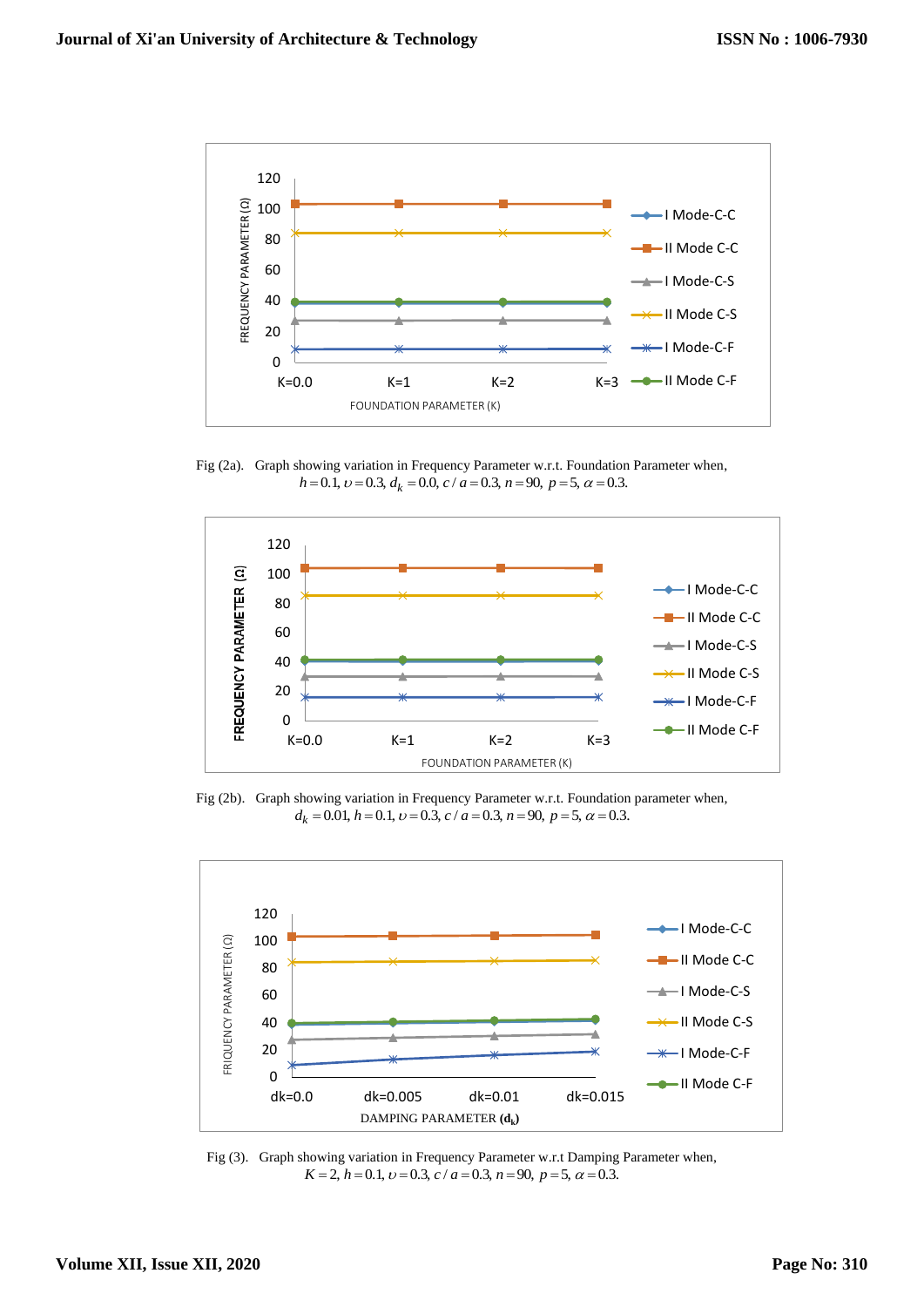

Fig (4). Graph showing variation in Frequency Parameter w.r.t. rigidity ratio when,<br>  $d_k = 0.01$ ,  $h = 0.1$ ,  $v = 0.3$ ,  $c/a = 0.3$ ,  $n = 90$ ,  $K = 2$ ,  $\alpha = 0.3$ .



Fig (5). Graph showing variation in Frequency Parameter w.r.t. Radii ratio when,<br>  $d_k = 0.01, h = 0.1, v = 0.3, K = 2, n = 90, p = 5, \alpha = 0.3.$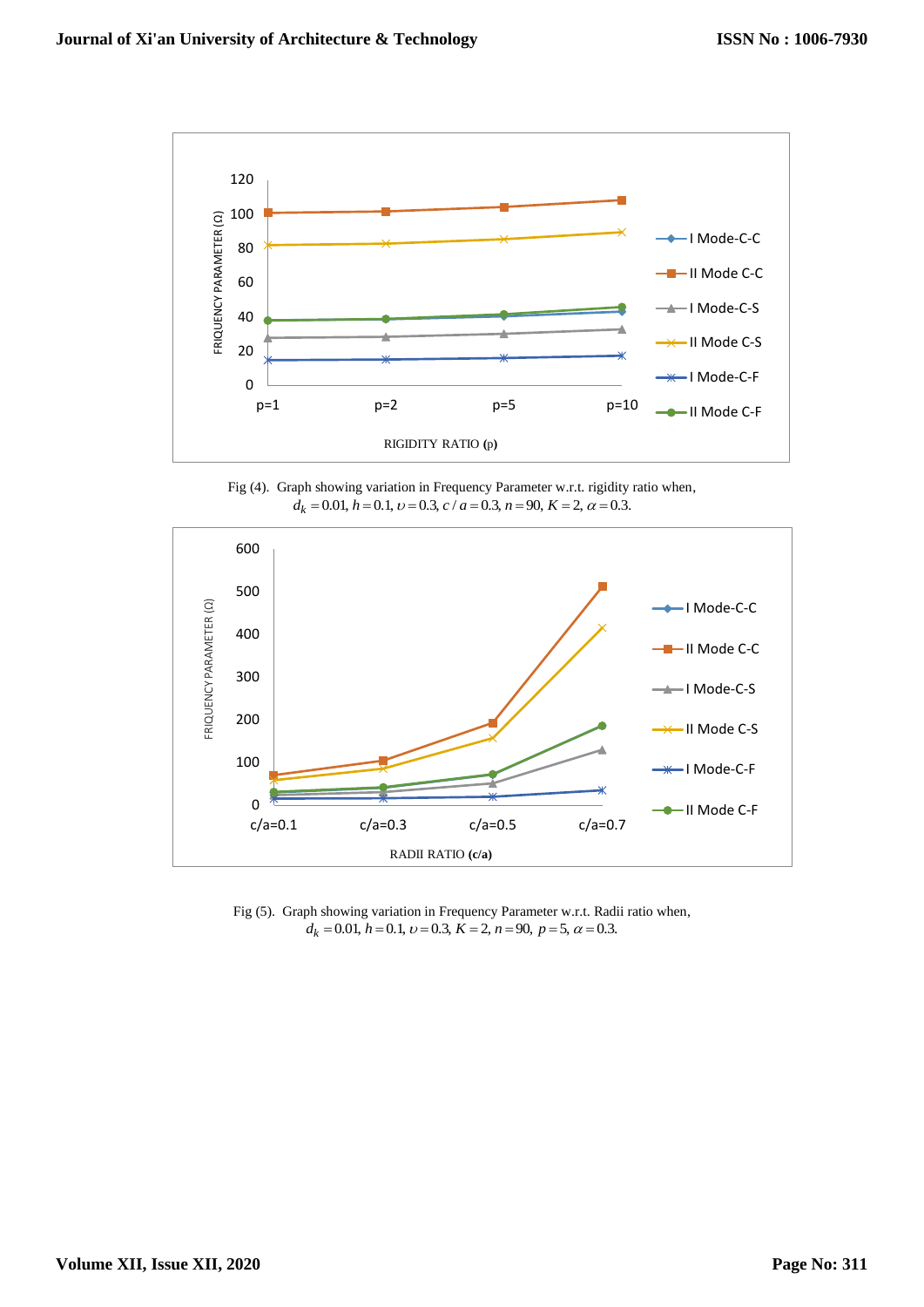

Figure 6. Normalized displacements for uniform and tapered - (a) C-C plate, (b) C-S plate and (c) C-F plate for first two Figure 6. Normalized displacements for uniform and tapered - (a) C-C plate, (b) C-S plate and (c) C-F plate for first two modes of vibration for  $K = 2$ ,  $d_k = 0.01$ ,  $p = 5$ ,  $c/a = 0.3$ . O,  $\alpha = 0.0$ ;  $\ast$ ,  $\alpha = 0.3$ ,  $\cdots$ ,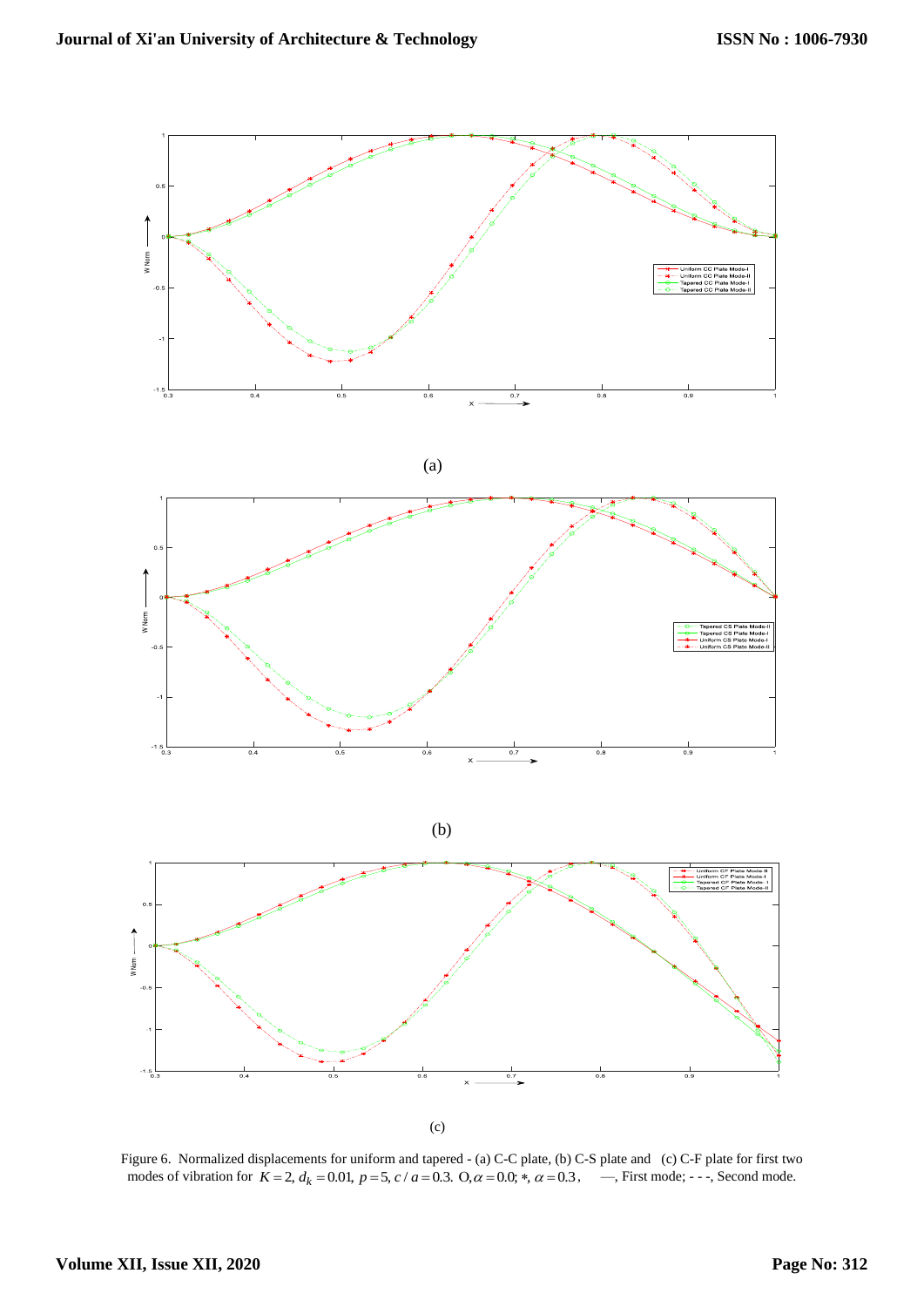### **6. CONCLUSION**

 New designs for various structures are always required by engineers and stability of structure depends upon its frequency variation and free vibrations are practically impossible, so vibration analysis for plate structure can't be imagine without damping. So damping phenomenon for vibrational analysis study is considered so important that its effect can be so large enough to stop vibration or so small to produce any appreciable effect on plate frequency. Thus considering damping effect we come closer to real world problem of vibration analysis so the present model deals with the study of effect of damping on Vibrations of Annular plates (ring shaped plates) having variable thickness that rest on elastic foundation by QSIT which will be useful for assessment and modification of design structure generally by civil and mechanical engineers. This assessment and modifications helps in preventing fatigue in structure and also complete failure of the design and also helps in reduction of the production cost. MATLAB programming is used to compute the results for the assumed model within permissible range and as per desired accuracy which helps to validate our results. The results so obtained for present problem helps us to obtain desired frequency by changing various parameters and help to make design structure strong and shock proof.

# **7. ACKNOWLEDGEMENT**

The authors are thankful to different researchers whose work we have studied and all colleagues for encouraging comments and constructive suggestions to improve the original work. The research study conducted received no external funding and there is no conflict of interest among authors.

#### **REFERENCES**

- [1] Bhardwaj, N., Gupta, A.P., Choong, K.K., Wang, C.M. and Ohmori, H., Transverse vibrations of clamped and simply-supported circular plates with two dimensional thickness variation, *Shock and Vibration,* 19 (2012) 273- 285, doi: 10.3233/SAV-2011-0630.
- [2] Bhattacharya, B., Free Vibration of Plates on Vlasov's Foundation. *Journal of Sound and Vibration,* 54 (1977) 464-467, https://doi.org/10.1016/0022-460X (77)90459-X.
- [3] Crandall, S.H., The role of damping in vibration theory, *Journal of Sound and Vibration,* 11(1) (1970) 3-18, https://doi.org/10.1016/S0022-460X (70)80105-5.
- [4] Duan, G., Wang, X., & Jin, C., Free vibration analysis of circular thin plates with stepped thickness by the DSC element method, *Thin Walled Structure,* 85 (2014) 25-33.
- [5] Gorman D. G., Natural frequencies of polar orthotropic annular uniform plates, *Journal of Sound and Vibration,* 80 (1982), 145-154, https://doi.org/10.1016/0022-460X (84)90371-7.
- [6] Gorman, D.G. and Kennedy, Membrane effects upon the transverse vibrations of linearly varying thickness discs, *Journal of Sound and Vibrations,* 62 (1979) 51-64, https://doi.org/10.1016/0022-460X (79)90556-X.
- [7] Gupta, M., Damped vibration of non- homogeneous circular plate of parabollically varying thickness resting on elastic foundation, *Journal of Natural & Physical Science,* 23 (2009) 47-58, ISSN: 097-3799.
- [8] Gupta, U.S., Lal, R. and Verma, C.P, Effect of an elastic foundation on axisymmetric vibrations of polar orthotropic annular plates of variable thickness, *Journal of Sound and Vibration,* 103 (1985) 159-169, https://doi.org/10.1016/0022-460X (85)90230-5
- [9] Jaiman, Y. and Singh, B, Free vibration of circular annular plate with different boundary conditions, *Vibroengineering Procedia,* 29 (2019) 82-86, [https://doi.org/10.21595/vp.2019.21116.](https://doi.org/10.21595/vp.2019.21116)
- [10] Jaroszewicz, J., Natural frequencies of axisymmetric vibrations of thin hyperbolic circular plates with clamped edges, *Int. J. of Applied Mechanics and Engineering*, 22 (2017) 451-457.
- [11] Khare, S. and Mittal, N. D., Free vibration analysis of thin circular and annular plate with general boundary conditions, *Engineering Solid Mechanics,* 3 (2015) 245-252, doi: 10.5267/j.esm.2015.6.002.
- [12] Lal, R. and Gupta, U.S., Axisymmetric vibrations of polar orthotropic annular plates of variable thickness, *Journal of Sound and Vibrations,* 83 (1982) 229-240, https://doi.org/10.1016/S0022-460X (82)80088-6.
- [13] Lal, R., Gupta, U.S. and Sharma S., Axisymmetric vibrations of non-homogeneous polar orthotropic annular plates of variable thickness resting on an elastic foundation, *Proc. Conf. of Indian society of mechanical engineers held at I.I.T. Roorkee,* Dec. (2003) 30-31 pp. MD-074.
- [14] Leissa, A.W., Vibration of plates, Washington, *DC: U.S. Government Printing Office (NASA SP 160),* (1969).
- [15] O'Boy, D.J. and Krylov, V.V., Damping of flexural vibrations in circular plates with tapered central holes. *Journal of Sound and Vibrations,* 330 (2011) 2220-2236.